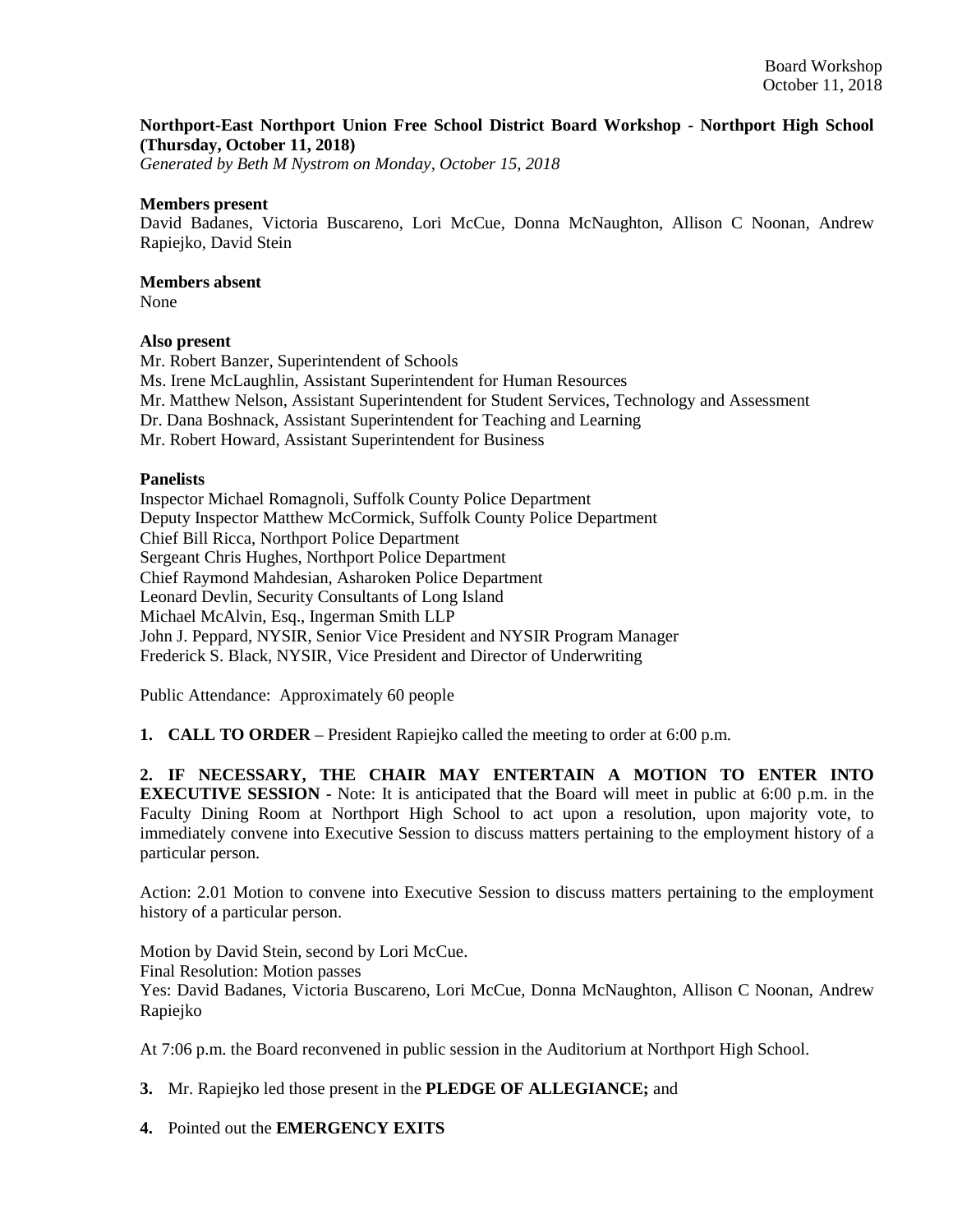## **5. BOARD WORKSHOP**

Discussion: 5.01 Board Workshop on Districtwide Security

President Rapiejko stated that the workshop is being held for the Board to gather information and have questions answered in order to make an informed decision regarding districtwide security. After the incident that happened in Florida back in March, the Board received a great deal of communications from the community both for and against hiring armed security guards. Mr. Rapiejko stated that the Board will not be making a decision tonight. The other component is the social emotional/student support piece which the Board will discuss at a workshop tentatively scheduled for November 1<sup>st</sup>.

President Rapiejko introduced the guest panelists: Inspector Michael Romagnoli, Suffolk County Police Department, Homeland Security and Criminal Intelligence Bureau; Deputy Inspector Matthew McCormick, Suffolk County Police Department; Chief Bill Ricca, Northport Police Department; Sergeant Chris Hughes, Northport Police Department; Chief Raymond Mahdesian, Asharoken Police Department; Leonard Devlin, Security Consultants of Long Island, District Security Consultant; Michael McAlvin, Esq., Ingerman Smith LLP; John J. Peppard, NYSIR, Senior Vice President and NYSIR Program Manager; and Frederick S. Black, NYSIR, Vice President and Director of Underwriting.

Mr. Leonard Devlin reviewed the District's current security operations. The District has security coverage 24/7 365 days a year. Almost all of the guards are former law enforcement, NYPD, NYS Police, Corrections, Suffolk County Police Department. This year a guard was added to each elementary school, one guard added to the middle schools for a total of three, and four guards added to the high school for a total of 12. There is a greeter at each building throughout the District. The District currently has six security vehicles and will be adding another six. Structural changes include new security vestibules at Fifth Avenue Elementary School, Norwood Avenue Elementary School, East Northport Middle School, Dickinson Avenue Elementary School, Northport High School and Pulaski Road Elementary School. The construction of the vestibules in the remaining buildings will be scheduled according to the bond work. The visitor management system is being used at the high school, both middle schools, Norwood Avenue School, Fifth Avenue School and will be operating at the remaining schools within seven days. Mr. Devlin stated that the District is adding an additional 30 security cameras, with the total number of security cameras districtwide of approximately 400 within the next six months. A new burglar alarm system was installed districtwide. The card access system is being updated and should be completed within the year. The Rave safety app is active in Nassau County and is being rolled out in Suffolk County. Mr. Devlin stated that there are building level school safety teams and a districtwide safety team. The districtwide safety plan has been posted on the District's website and is shared annually with local and state law enforcement. The District works closely with the Suffolk County Police Department and the Northport Police Department. The Northport Police Department conducted an active shooter drill at Ocean Avenue Elementary School. The Greeters and Security staff receive training on Superintendent's Conference Day and throughout the year. Security guards are required to go through sixteen hours of training along with AED and CPR training. Twenty guards attended gang awareness training, fifteen guards attended crisis intervention training. Mr. Devlin stated that the security department works collaboratively and builds relationships with the Northport Police Department, Suffolk County Police Department 2<sup>nd</sup> Precinct, Asharoken Police Department, Suffolk County Sheriff's Department, New York State Police Department, Northport Fire Department, East Northport Fire Department and fire rescue emergency services.

Inspector Romagnoli stated that he reports directly to the Chief of the Suffolk County Police Department. He has been actively involved in active shooter training for quite some time, since Columbine. The Department of Homeland Security oversees the emergency services section and SWAT team, and active shooter training for patrol officers. The Criminal Intelligence section investigates criminal activity, especial school incidents. The department coordinates and trains with Suffolk County Fire and Emergency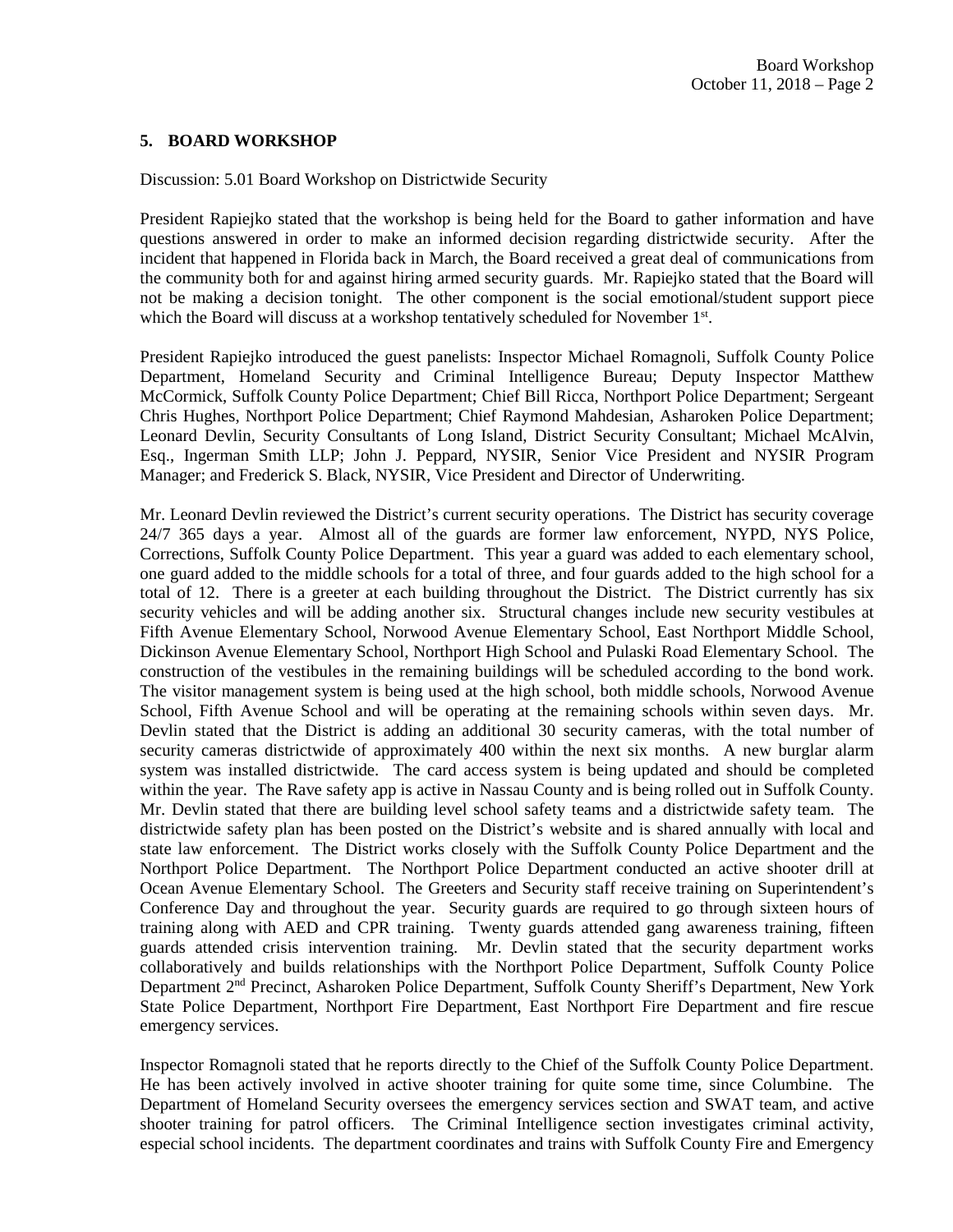Services. Inspector Romagnoli stated that there is a precinct School Resource Officer and a countywide School Resource Officer.

Deputy Inspector McCormick stated that the precinct has increased safety patrols this year with a Sergeant and two to three officers. The goal is to get officers into the schools three to four patrols each week to develop relationships with administration, staff, teachers, and get layout of schools. Deputy Inspector McCormick stated that the precinct currently has one school resource officer and are trying to get another one.

Chief Bill Ricca stated that the Northport Police Department participates in active shooter training and has conducted active shooter drills at Ocean Avenue Elementary School. Northport Police Department participates in all training. They get intel reports, weekly school intel reports and has access to Suffolk County Police Department computers with access to the schematics of any school. Chief Ricca stated that jurisdictional boundaries do not apply when there is an emergency and they have a great relationship with the Suffolk County Police Department.

Chief Ray Mahdesian stated that the Asharoken Police Department does not have any school within their jurisdiction but lies wholly within the Northport-East Northport School District. The Department would assist other agencies in the event of an emergency. The officers are trained by the Suffolk County Police Department and are trained in active shooter situations. They have a good relationship with the Northport Police Department and the Suffolk County Police Department.

Sergeant Chris Hughes stated that the Northport Police Department takes a serious tone to active shooter training. He has extensive training in active shooter drills including federal law enforcement training in Georgia. He worked on the active shooter drill at Ocean Avenue Elementary School and has knowledge of the layouts of the district buildings.

Michael McAlvin, Esq. stated that many districts are holding forums and giving careful consideration to the hiring of armed guards. His firm talks about the risk, philosophical needs, subcontracting and civil service side.

John Peppard stated that New York Schools Insurance Reciprocal (NYSIR) provides property and casualty insurance for 355 districts across New York State. The only cover school districts.

Fred Black stated that NYSIR provides liability insurance for the school district, employees, volunteers and members of the board of education regarding the operations and activities involved in their job function. NYSIR insures the building and contents. Mr. Black stated that coverage for an active shooter event would reside under general liability.

President Rapiejko opened the meeting to questions to the panel from Board Members.

Trustee McCue asked what the response time is in the event of an incident. Inspector Romagnoli stated three to five minutes. It would be a priority zero and the precinct would be responding in force. Other precincts would be notified, mutual aid response. Other agencies such as the New York State Police, Department of Environment Conservation and Sheriff's Office use the same frequency. Chief Ricca stated the response time would be two to three minutes to buildings within jurisdiction and three to five minutes to other buildings. It would be a priority zero with everyone coming in full force.

Trustee Noonan asked if district security is trained in de-escalation. Mr. Devlin stated that approximately 20 security personnel went to crisis intervention training and it is part of their training while on the force. Inspector McCormick stated that the school resource officers are highly trained and de-escalation is part of the training every police officer goes through at the academy.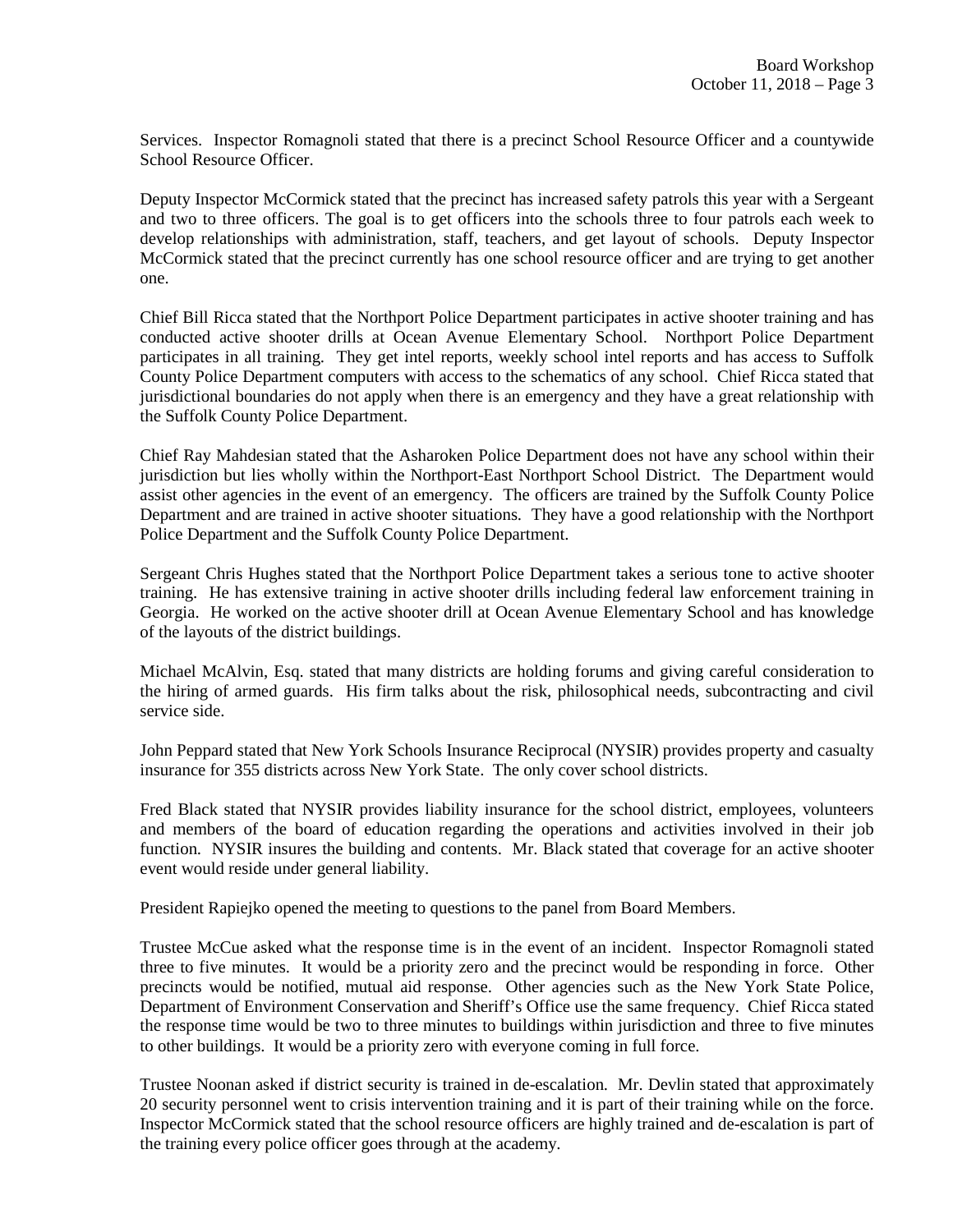Trustee Badanes asked how guards handle fight situations and if they would be handled differently if the district had an armed guard. Mr. Devlin stated that luckily there are not many situations of physical contact at the school. Mr. Devlin stated that if the district had armed guards they would be at curb level and they would only respond if there was an active shooter in the building.

Trustee Buscareno asked how security is stationed throughout the buildings and if the SCPD goes through the schools. Mr. Devlin stated that the security guard hours vary, the shifts vary, and they are stationed inside and outside the buildings at strategic locations. Inspector Romagnoli stated that part of the normal routine of the patrol cars is to drive through the school parking lots and park.

Trustee McNaughton asked if there is an incident where everyone responds in force, who is in charge. Inspector Romagnoli stated that the first arriving officer announces they are going into the building. It is a unified command. The fire department is on a different frequency. Chief Ricca stated that the Northport Police Department has communication directly with the fire chief. Mr. Devlin added that they have direct communication with the FRES, fire rescue emergency services.

Vice President Stein asked how many officers will be brought to the buildings to meet with the security team and understand the layouts of each building so each responding officer has knowledge of the buildings. Inspector Romagnoli stated that the precinct has approximately 225-250 officers and that it would not be possible for all officers to come in and know the buildings but the local sector officers could be involved. Inspector McCormick stated that officer involvement in the schools has increased and they have more familiarity with the buildings than they used to.

President Rapiejko asked if the District made the decision to have armed guards, would the approach be different in responding to incidents at the school. Inspector Romagnoli stated that the District having an armed guard would be another piece of information and would make officers more aware that there is a weapon on site, but the response would not be different.

Trustee McCue stated that currently by law schools are gun free zones. Mr. McAlvin stated that it is a violation of federal law to possess or discharge a gun on school property with the exception of an individual directly employed by the school district or contracted with by the school district. Mr. Peppard stated that if the district would contract with a security company for armed guards it would have no effect on the district's policy. The entity would have to provide insurance. Mr. Black stated that an intentional act exclusion would apply and if there was a premium change they would have to file the rate with New York State.

Trustee Noonan asked how many bilingual guards the district has. Mr. Devlin stated that throughout the district there are five. Inspector McCormick stated there are ten bilingual officers assigned to the  $2<sup>nd</sup>$ precinct and they also have access to language interpreter at their fingertips.

Trustee Badanes asked how long it would take a security guard to walk from one end of the campus to the other. Mr. Devlin said approximately 30 seconds at the high school.

Trustee Badanes asked if an armed guard did not secure their weapon and another person got a hold of it what is the liability. Mr. McAlvin stated that any time the doors are open the district is subject to liability and that best practice protocols should be in place.

Trustee Buscareno asked if the Suffolk County Police Department has come out with a statement on whether to have armed guards. Inspector Romagnoli stated that it is a local decision and consideration should be given to training standards, weapons, ammunition, holsters, etc.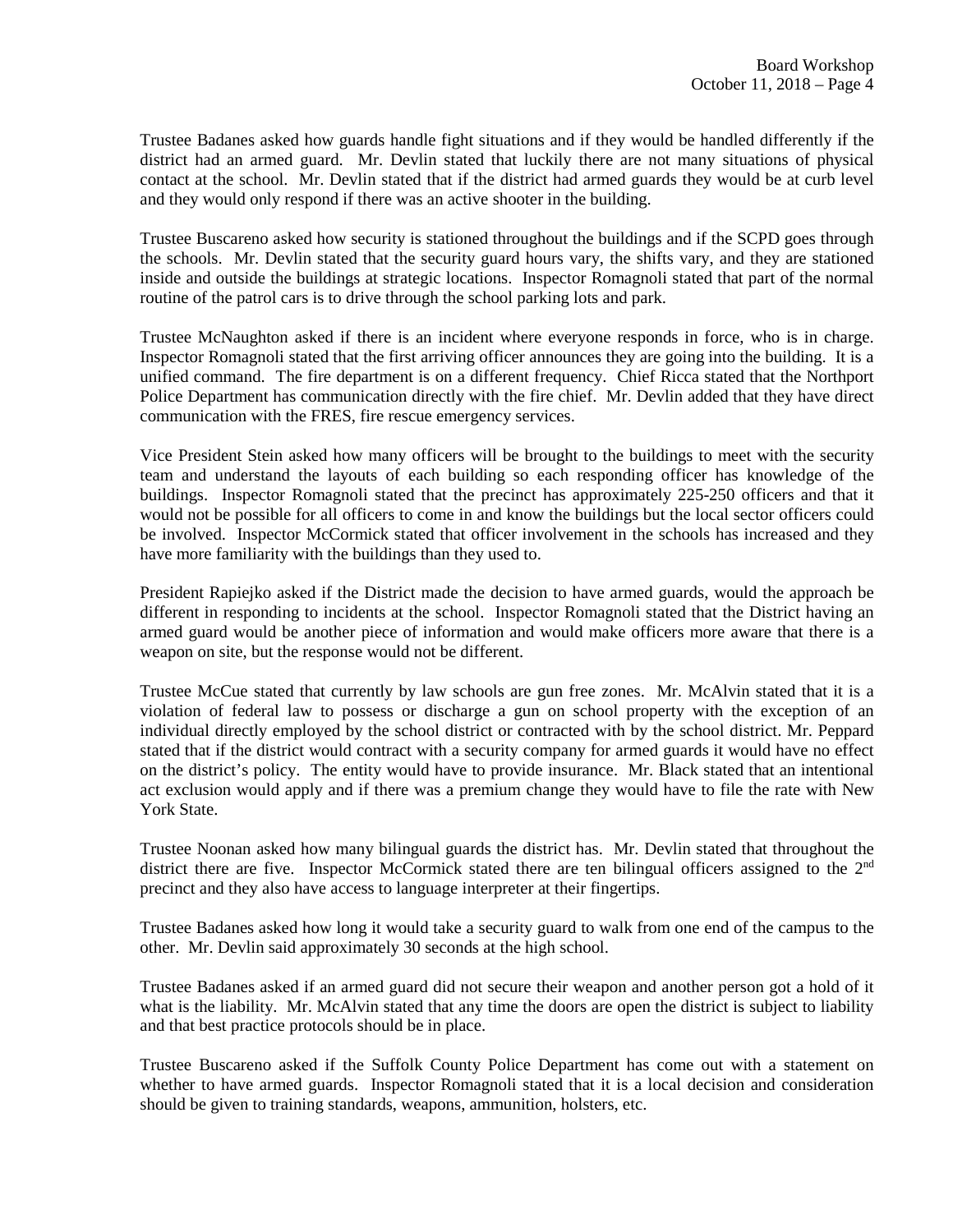Trustee McNaughton asked about student and staff entry points and ID tags. Mr. Devlin stated that all students and staff are using ID tags and the schools have a single point of entry with the exception of the high school where there are four entry points.

Vice President Stein asked if Suffolk County has performed any scale drills in any of the school buildings. Inspector Romagnoli stated that they have drilled in other school district but not in Northport. They do a quarterly drill. Walking through buildings would be done at a local level. Rapid deployment drill done under the guidance of emergency services section and a full scale exercise in the county is done annually. Vice President Stein asked if there has been any effort to do a tactical entry drill. Chief Ricca stated that they have talked about doing a multiagency drill involving personnel from Northport and East Northport and it is in the works.

President Rapiejko asked if there is the potential of getting a school resource officer assigned to each in the future and if there is the ability for a district to perhaps pay for an officer or at least part of the costs. Inspector Romagnoli stated that it is something that is being discussed.

Trustee Badanes stated that he believes most districts have decided not to hire armed guards and asked if NYSIR or Ingerman Smith have any recommendations. Both said they do not have recommendations. Mr. Badanes asked if the district decided not to hire armed guards and an active shooter incident happens does the district have additional liability. Mr. Black stated that NYSIR would cover the claims.

Vice President Stein asked if the district had a police radio and if the district hired guards would they be retired police officers. Mr. Devlin stated that the security department has communications through FRES, red phone and Rave app and that currently the security guards hired are required to have at least 16 hour certification.

President Rapiejko opened the meeting to questions to the panel from the community.

Insurance: How many schools you insure have decided to hire armed guards? Do not have answer.

Security: If new security guards are hired where would they be placed? Would not specify where they would be placed, would be on perimeter, not in school buildings.

Security: In addition to current security enhancements, is there a recommendation for additional enhancements? There is always room for improvements.

Police: What is the current police presence at Northport High School? It is as needed, no stationary presence. There is one school resource office in the  $2<sup>nd</sup>$  precinct who is responsible for all schools. The SRO does a lot of education and responds to schools when asked to. Countywide the SRO is not assigned to specific buildings.

Police: What training do the police officers received in terms of responding to active school threats? It is built into the academy curriculum, in-service personnel two day training, classroom training and hands on, LSU training.

Police: In event the district does hire armed guards, what type of integrated training will take place? Right now there are no protocols, will work with school district on how to identify them. The challenge is that uniforms and equipment are not standard. Protocol is that a uniformed officer responding to a call is in charge, they have a duty to act, a charge to act, and are legally required to act.

Police: What is your opinion on possible accidental shootings that could occur? Northport trains twice a year and are trained in active shooter annually.

Police: Does police department have information regarding if school shooting are carried out by students or prior students? Average age is 15-19 in school shootings, average age in public shootings is 27-25.

Security: How would armed guards protect playgrounds, afterschool and evening activities? I would recommend armed guards when school is in session, would not recommend having them after 3 p.m.

Security: What would the cost for armed guards be? Approximately \$208,200, would have to hire an additional three guards to cover breaks for \$180,000.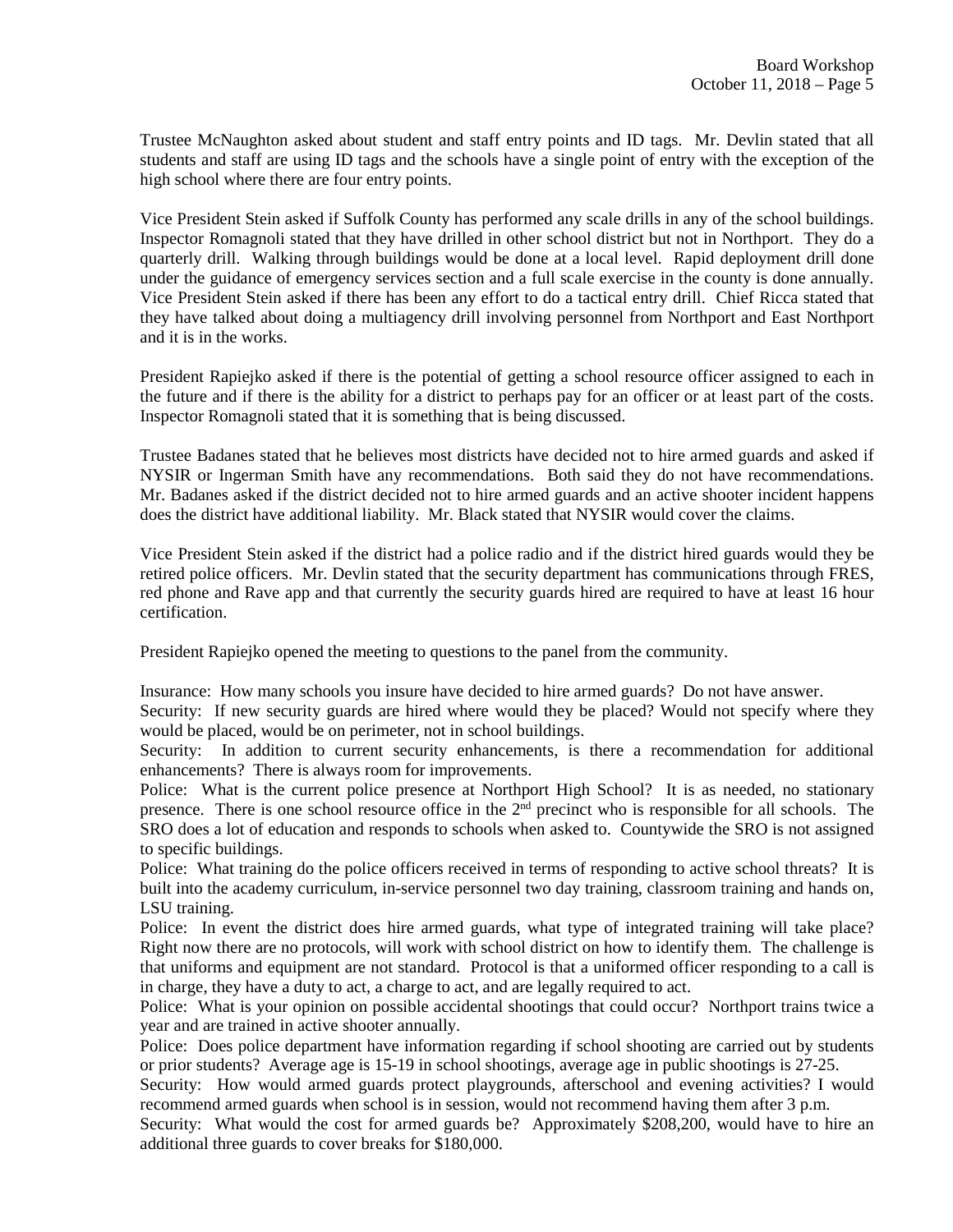Security: Has it been difficult to get qualified police officers in security? Yes, it has been somewhat of a challenge.

Security: Who will determine when an armed guard will shoot? As per Inspector Romagnoli, as a civilian an armed security guard does not have to respond but the district would adhere to rules and procedures similar to the Suffolk County Police Department regarding weapons, ammunition, holsters and training.

Police: What does data show regarding armed vs. not arming guards? Do not have statistics.

Security: Is there potential conflict of interest in terms of any local community person with background in security to be employed by the school district? Employees would be vetted through civil service and policies. Bidding would go to lowest responsible bidder.

Police: In terms of getting layouts of schools, would it be beneficial to have a bag, such as a go bag which each schools has? Northport Police Department does have copies of emergency preparedness plans which have building layouts.

Insurance: Are there limits of liability protection? Limits of liability exceed the largest lawsuit paid on liability side since 1989.

Security: Who receives notification on red phone capabilities? It goes directly to the supervisor, bypasses 911 operator. It is a dedicated line implemented to speed up the process.

Security: How are 400 cameras in schools monitored? They are monitored in the overnight hours and somewhat during the day, not 24/7.

Security: Who will determine the competency of someone to carry a weapon? Will work with Board and District to create policy and protocol to get most qualified retired office possible.

Attorney: How would you advise the District or Board Members on responses to parents who lost a child to an active shooter in one of our schools?

Security: How often should each campus be assessed and security recommendations made? It is done constantly and recommendations are made to the administration. We are working with the Suffolk County Police Department and the Suffolk County Sheriff's Office on assessments.

Security/Police: How would police department members and Mr. Devlin indicate to unarmed security guards what their response should be? Recommendation would be to keep armed guard outside of building and unarmed response to nonviolent incidents. Would work with local police department to create protocol.

Police: Describe current shift changes in schools. Currently they are doing a pilot program in another precinct where shift changes are occurring at the schools.

Police: Describe charge in rescue task force. Training comes from academy. Initiate triage and extraction, provide guidance under supervisor as well as fire officer, EMS, under unified command.

Police: With a number of buildings in system, how long would it take to find building plans? Almost instantaneously.

Security: If district decided to hire armed guards what challenges would that present in protocols added to communication system? Would get guidance through local police department.

Security: Is there another type of device you would recommend such as a laser? No

Security: How will we protect children if active shooter comes during recess or when high school students are leaving for lunch? We are constantly doing active shooter drills and will look to do one at the most inopportune time, perform with staff and security personnel to improve response time.

Police: Are there any studies or date for or against armed guards? No, not aware of.

President Rapiejko thanked the guests for providing information and answering questions from the Board and community. On November  $1<sup>st</sup>$  the social emotional/student support component will be discussed. At the November  $8<sup>th</sup>$  Board of Education meeting the board will discuss whether they have enough information to make a decision. The public will have an opportunity to ask questions and make comments at that meeting.

**6. ADJOURNMENT** - Board policy requires adjournment by 10:30 pm, unless meeting is extended by vote.

Action: 6.01 Adjournment